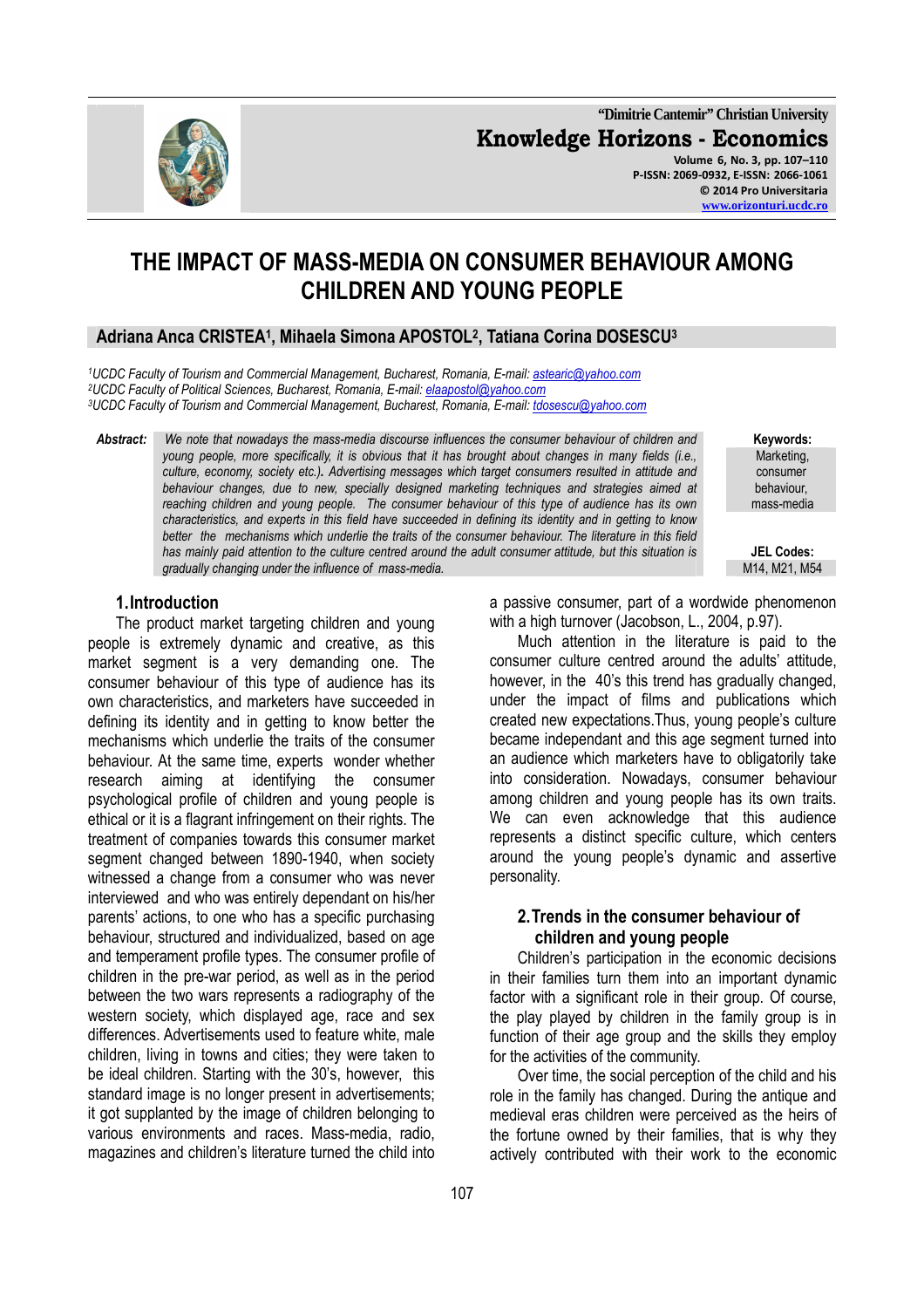well-being of their family. With the advent of industrialization, the situation of children who work in factories, mines and in other fields became problematic because of the exploitation of their work and the benefits they adduced to their families. In the 2Oth century, children who work represent a serious offence to childhood. Ideally speaking, the role of the children inside their family was limited to offering gratification and pleasure to parents and to the members of the group ([Doyle R. M., 2009, p. 78]). In the postwar period the way children are perceived has changed: they have turned from vulnerable beings, entirely dependant on the actions of their family, to beings playing an important part in their group, and whose opinions are highly valued.

The consumer behaviour of children and young people is acquired from the family. Children learn how they must behave and what attitude they must adopt in the purchasing activities of their family. Experts think that children and young people are influenced in the decision-making and purchasing processes in which the family members are involved. The influence, however is not unidirectional, from parents to children, but family members influence each other and sometimes take purchasing decisions together, that is why researchers investigate their buying style, their preferences and the way in which purchasing takes place in families. Decisions are not taken at random by families: they are mainly determined by the cultural heredity (i.e., values, knowledge, habits and preferences) trasmitted in the family from grand-parents and parents to children. It is for that reason that the way consumers socialize is very important, as it explains the way in which the purchasing mechanism is activated and who its responsible agents are: family, teachers and massmedia ( Khan, M., 2006, p.27).

Over time, consumer behaviour of children has changed because of their exposure to advertising messages. This phenomenon, which is typical of western countries manifest itself in the former communist countries too. The fall of the communist system meant an opening towards new economic perspectives, as well as the implemenation of western marketing strategies.

Specialists assume that "young people and children watch around 40.000 TV advertisements every year, two times more than what they used to watch in the 70's. Statistically, this figure represents 16% of the total of the visualizing time. Mobile phones and the websites they visit also contain advertisements. Advertisements accompany them at school as well."[Lusted, M. A., 2009, p.15]. Most of the brands are advertised on banners, product packaging, video games, labels, monogrammes, the clothes children

wear at school etc. All day long, children are besieged and surrounded by advertisements. It is impossible for them to avoid or to ignore them. Advertisements have become a part of children's life. A large segment of the advertising industry focuses on children and young people, due to their extremely big purchasing power. In 2004, for instance, in the advertising industry 15 billion dollars were spent for advertisements specially designed for children and young people. [Jacobson, L., 2004, p.75]. A market survey showed that this segment of population spent more than 159 billion dollars in 2005 in the United States [Lusted, M. A., 2009, p.62].

 Parents, are in turn influenced by children. They have expenses of other 188 billion dollars to satisfy their needs.

The phenomenon known under the name KAGOY (Kids Are Getting Older Younger) represents a consequence of mass-media and of the marketing strategies and it is due to the children and young people's massive exposure to advertisements. Researchers have noticed that young people and children get mature faster than the previous generations, namely, the generations of their parents and grand-parents. Nowadays, products which target children aged between 10 and 12 years 20-30 years ago were purchased by 16 year old teenagers. Today, toys and video games target younger children, more specifically the targeted groups are four years younger than the kids targeted in the past. More specifically, the group of 10 year-old children now play with products which were once purchased by the 14-year old group.

 In the last decade, experts have identified a new group called "tween"; This group refer to an age group between children and teeangers, who have their own needs. The term *tween* refers precisely to the fact they are between the tween category of the kindergarten children and the teenagers category. The identification of this age category led to the a precise description of its needs and to the development of exclusively designed advertising messages for the tween category.

Marketers conduct research on the potential profile and mechanisms which underlie the purchasing drivers of young people and children, as Marcia Amidon Lusted puts it in *Advertising to children*. They identified four types of personalities and classified the way in which products must be presented to each type group.The four groups are: edge, *persuaders, followers and reflexives.*

*Edges* do not follow the rules, they like to invent and re-invent rules and things. They consider themselves different from the others and do not like to be like the rest of the children, that is why they do not belong to the general trend and do not wish to follow the fashion trends.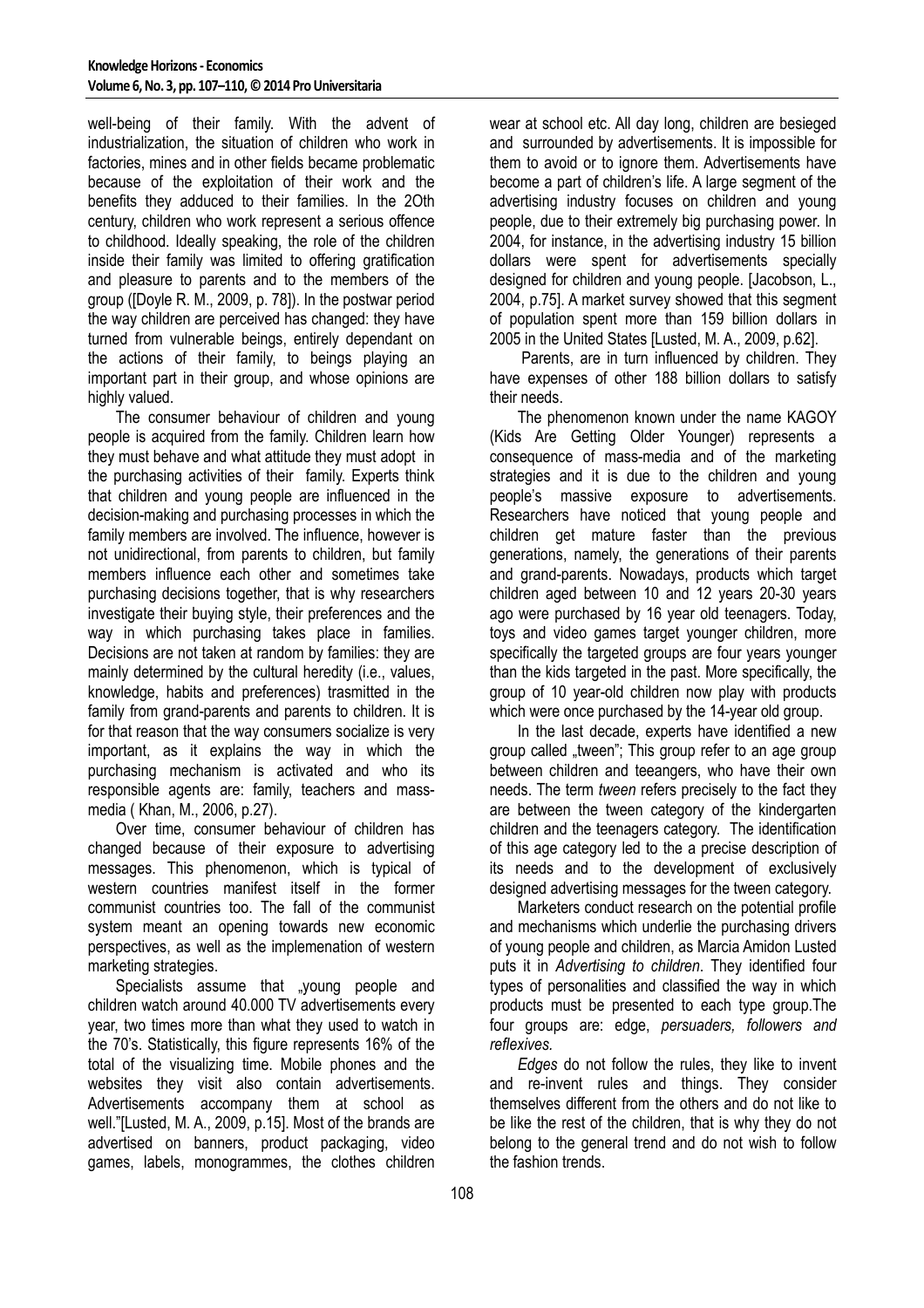Edges like extreme sports, forbidden things, that is why they do not do their homework and always try new products. Experst take them to be "independant trendsetters" because of their talent of inventing new uses to old and new products and of appearing original and interesting in the eyes of others. [[Lusted, M. A., 2009, p.52].

*Persuaders* are the most important typology for the marketing field. *Persuaders* are followed by most of the children and they are extremely attractive for the marketing field because they are cool and pick up the latest fashion trend. They are admired by everybody and want to be in the centre of attention, that is why they wear fashionable clothes and buy the latest products, which everybody wants to have. Persuaders are followed by all the others types, except for edges. Persuaders are the most popular children in their age group and whatever they buy, followers and reflexives want to buy too.

Marketers are highly interested in this type, because of the big impact these children have on the other two types. They are considered trend leaders because their peers always follow them as regards the products they buy.

*Followers* represent the largest portion of kids, that is, those who want to be in the centre of attention and who want to be original and for this reason they follow the models whom they come across at school and on TV. Followers do not like to experience new things, they lack self-esteem and they are afraid of using new products, but as soon as these products are considered to be trendy they want to use them too. Followers represent the average kid, that is, the large majority of children and for this reason they are also interesting for mass marketers.

*Reflexives* are a particular type and are characterized by a lonely behaviour and by being socially isolated. Reflexives do not have enough selfesteem either and try to fit in with other groups and to make friends, but they are considered weird by their peers. As they do not socialize, their influence on their peers is minimal and marketers take them to be insignificant and tend to ignore them. [Lusted, M. A., 2009, p.34].

Experts in marketing and advertising noticed that young people and children are influenced in their purchasing behaviour by certain values, namely love, fear, humour, imagination and mastery. Researchers explain that f*ear* and defeating fear in various trials is the core value of the video games; *imagination* and fantasy is necessary for strategic games and for the games which build virtual worlds; the *talent* and *mastery* is necessary to solve complex problems, which make kids be admired by the others; *humour* represents one of the successful recipes art directors and tapescript writers employ in their movies for kids. It is also the reason why in these movies characters and adults do crazy things; *love* is the value which motivates the purchasing of dolls and plush stuffed toys [Lusted, M. A., 2009, p.45].

The following values, are taken by marketers to underlie three big purchasing motivations: the *mirror effect*, the *gaming ability* and *collection* value. The mirror effect refers to the mimetic behaviour of children and young people who want to be like adults, and consequently, they behave and dress in accordance with what they see in their families and in the massmedia messages. This specific behaviour of kids, together with the marketing and mass-media are considered to underlie the KAGOY phenomenon. The desire of children to imitate adults is speculated and taken over by marketing strategies, with visible results in terms of both turnover and consumer behaviour.

Children's pleasure of playing *games* is due to their age and it arises from their desire to compare their abilities with their peers' abilities. Experts know these desires well and it is for this reason that many games have precisely these characteristics, especially when it comes to video games, which perfectly respond to the children's desires by requiring them to make high scores or to beat levels.

Categories, typologies, motivations and many other techniques marketers use explain the various methods employed, especially the way in which mass-media construes its discourse. Advertising messages targeting kids and young people heavily relie on these techniques and methods in order to properly reach consumers.

### **3. Conclusions**

The consumer behaviour of young and children has been influenced by various factors, namely cultural, economical and social factors. Each society establishes different relationships and hierarchies between its members, and we note that culture plays a crucial part in this process.

In the modern and contemporary period advertising messages have influenced consumer behaviour of children, as well as their social behaviour. Nowadays children are encouraged to be independant, assertive, dynamic and cool. These messages with which consumers are constantly beset brought about cultural changes and were regarded as a consumer phenomenon typical of the western society. However, this phenomenon now characterizes the former communist countries too. The fall of communism opened up new economic perspectives and witnessed the implementation of western marketing strategies.